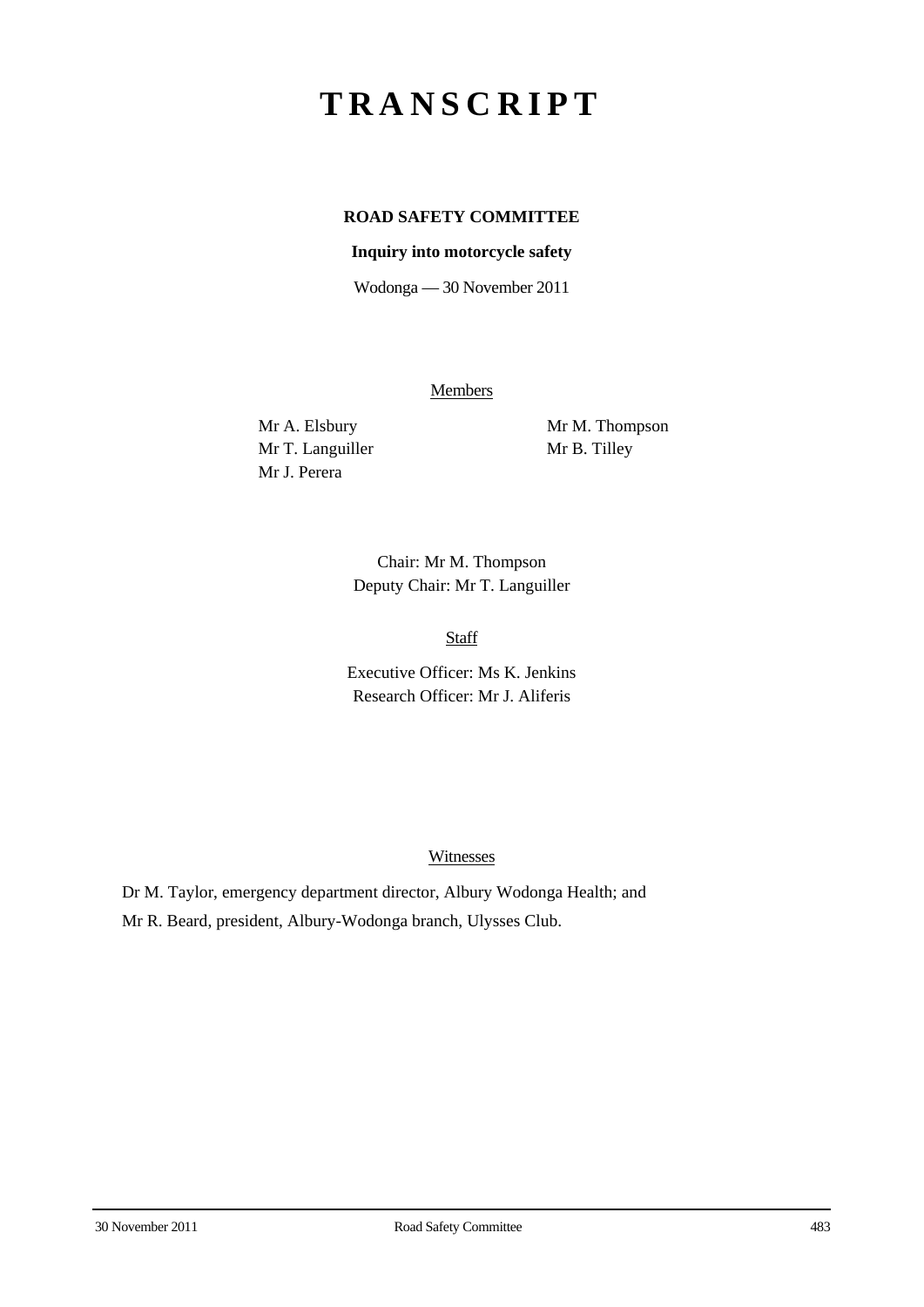**The CHAIR** — I welcome Dr Mike Taylor to the public hearings for the Road Safety Committee's inquiry into motorcycle safety. We have received 72 written submissions since releasing the terms of reference, in addition to contributions made through the hearing process in Geelong, Ballarat and Wangaratta. The purpose of these hearings is to obtain further evidence from selected witnesses covering our terms of reference. I thank you for attending today, Dr Taylor. You will get a copy of the Hansard transcript from today, and you are invited to correct any typographical errors and return the completed document. I ask observers to respect the rights of witnesses and keep noise and movement to a minimum and that mobile phones be turned down.

Dr Taylor, we have the opportunity to hear about your background as a medico in the emergency department in the district. We invite you to speak generally, following which we will take the opportunity to ask you questions. I encourage you to prioritise comments more directly related to your area of immediate expertise, but should you have any other insights you would like to proffer to the committee, we would be happy to take them on board as well.

**Dr TAYLOR** — My role currently is that I am the director of emergency at Albury hospital. I am also acting director of emergency at Wodonga hospital. The director at Wodonga left a month ago and we had trouble getting a replacement director, so I am currently trying to direct both sites.

**The CHAIR** — Just a couple of points: you can give us your postal address for forwarding the *Hansard* transcript, and feel free to speak a little more loudly.

**Dr TAYLOR** — My postal address is 3690. That is Wodonga.

My background is that I graduated medicine in 1978. I have worked in rural Victoria for virtually the whole of my career. I am a fellow of the college of general practitioners, a fellow of the college of rural and remote medicine and also a fellow of the college of emergency medicine. I was director of emergency at Bendigo for six and a half years, and after attaining my emergency fellowship I have been working at Albury for the last three years.

My expertise obviously is on the medical side and in trauma resuscitation and those areas. I did a quick search for data. We have roughly 50 motorcycle deaths a year in Victoria. I also have data from VSTORM, which reports on the injured patients — how they fare and where they go to. They mostly go to the Alfred or the Royal Melbourne Hospital. I probably do not have much more because that is all very accessible data.

From our perspective in Albury, we send most of our patients to the Alfred hospital — sometimes the Royal Melbourne Hospital but mostly the Alfred hospital. Reading through all the data it seems that we see a fair proportion of motorcycle crashes in Albury, roughly similar to the rest of the state. There is an interesting thing which is that VSTORM have a map of Victoria. Albury-Wodonga is in the interesting situation where we report to DHS, and we are basically a Victorian body, but we actually look after quite a large slice of New South Wales, which is not on the map. In fact, Albury itself is not on the map. Albury is a regional trauma centre for Victoria, but it is not a regional trauma centre for New South Wales. There are some strange anomalies there. I think Stuart Spring understands the funding arrangement, but Albury Wodonga Health is a body which is currently funded by the Victorian government. I just thought I would bring that to everyone's attention.

It is also similar on the DHS maps. We are not on the map even though we report to the Victorian government. The area we look after in Albury goes way across as far as Deniliquin, Jerilderie and Tocumwal — quite a large slice of southern New South Wales. Wagga Wagga is the next main centre; it is the regional trauma centre. Albury gets all the trauma from the whole of the Hume region. Trauma does not go to Wodonga hospital; it goes to Albury hospital and a large part of southern New South Wales.

From the medical point of view, I really do not have anything much to add. You mentioned Dr Gruen has given some good insights; I am not sure what he said. We certainly see a lot of motorcycle trauma in Albury. We have had some recent deaths from motorcycle crashes. In Albury we have about 250 cases a year go through our resus bay, of which about half are trauma. So there are about 125 trauma cases a year — that is, major traumas. As I said, the majority of those go on to Melbourne.

At this stage, are there any questions that anyone would like to ask about the medical angle?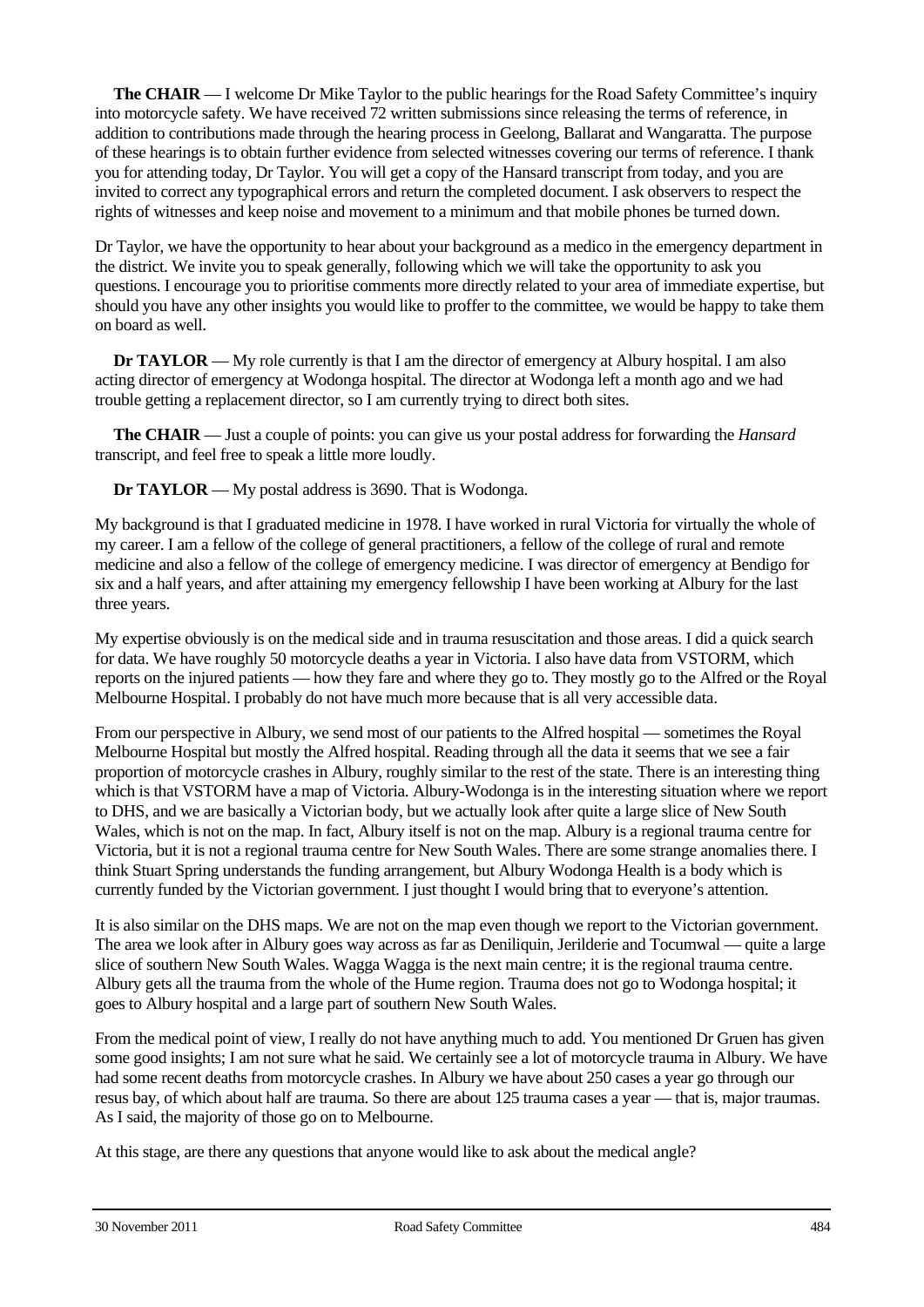**Mr LANGUILLER** — Thank you, Dr Taylor, for giving evidence to this committee. We appreciate that very much. In terms of your data collection, what data does your organisation collect and who do you share the data with? Are you aware of any issues related to data collection and use in Victoria? Do you have any suggestions as to how data collection may be improved?

**Dr TAYLOR** — I had only two days notice of this meeting and I could not get any data from our hospital in that short time frame. We send all our patients to Victoria, so they end up in the VSTORM database. I rang up Peter Cameron and got his data from VSTORM; then there is the TAC data, which is on the web. They were the two sources I looked at. In terms of our own hospital, we collect data in the emergency department. We also collect data on admissions. We do not have a field specifically for motorbikes in our emergency data system, so it would have been difficult to get data on exactly how many we see.

**Mr LANGUILLER** — Can you elaborate on that further? How do mean? Can you take us through it? I am not cognisant of the forms or the paperwork.

**Dr TAYLOR** — Yes, sure. The hospital runs two separate data systems. One is called the EDIS system, which is Emergency Department Information Systems. Every patient who comes to emergency has a diagnosis put in, a doctor put in, and a time of arrival and a time of departure. There are several fields of diagnosis. You can search for shoulder dislocation or broken tibia or something like that. But to search for something like whether it was a motorbike or car accident is difficult to do accurately. The other hospital data system is the inpatient data system — I have just forgotten the name of it. They record all the patients who are admitted to Albury hospital. They can do a search on that and may be able to search on motorcycles specifically, but in the short time I had I could not get the data from that system — the lady was off sick.

**The CHAIR** — Could I just interpose here briefly, Mr Languiller? Could the database system be a New South Wales management system as opposed to a Victorian one that operates out of Albury?

**Dr <b>TAYLOR** — I notice that we do not record the cause of injury in Albury, whereas in Victoria you have to record the cause of injury. The data goes to the Victorian Injury Surveillance Unit. We do not record the cause of injury in Albury currently. That is an anomaly.

**The CHAIR** — There are two emergency departments — one in Wodonga and one in Albury?

**Dr TAYLOR** — That is correct, yes. They have a different database, a different system and different software.

**The CHAIR** — But a person injured in Hume could be transferred and end up in Albury on the New South Wales system?

**Dr TAYLOR** — Yes, in fact the ambulance is directed not to take multi-trauma patients to Wodonga. Wodonga does not have any orthopaedic surgeons on call. They do not have any capacity to deal with multi-trauma. So the ambulances are instructed to take all the multi-traumas to Albury.

#### **The CHAIR** — Yes.

**Dr TAYLOR** — It could still happen that a person who is severely injured could come to Wodonga in the back of a ute or something, in which case they would probably be stabilised and transferred to Albury. Certainly ambulance cases are not taken to Wodonga.

**Mr TILLEY** — Just for the purposes of the committee having a better understanding of Albury Wodonga Health and it being an integrated health service, this arrangement is only about 18 months old. Traditionally, on the east side of the river Albury Base Hospital was a base hospital and Wodonga was the Wodonga District Hospital. They are now under a single administration with the CEO and administration primarily run out of the base hospital in Albury, New South Wales. In relation to trauma, it would be fair to say that A and E at Albury is the major trauma centre for this region, which takes in both sides of the river. It is a fairly large catchment area on both sides of the river, but it is administered under the Victorian legislation. It was something that was tried for five or six years. It has only been in for a short time, so it is still in its infancy and it is still going through challenges in relation to providing those health services.

**Mr PERERA** — Fully funded by the Victorian government?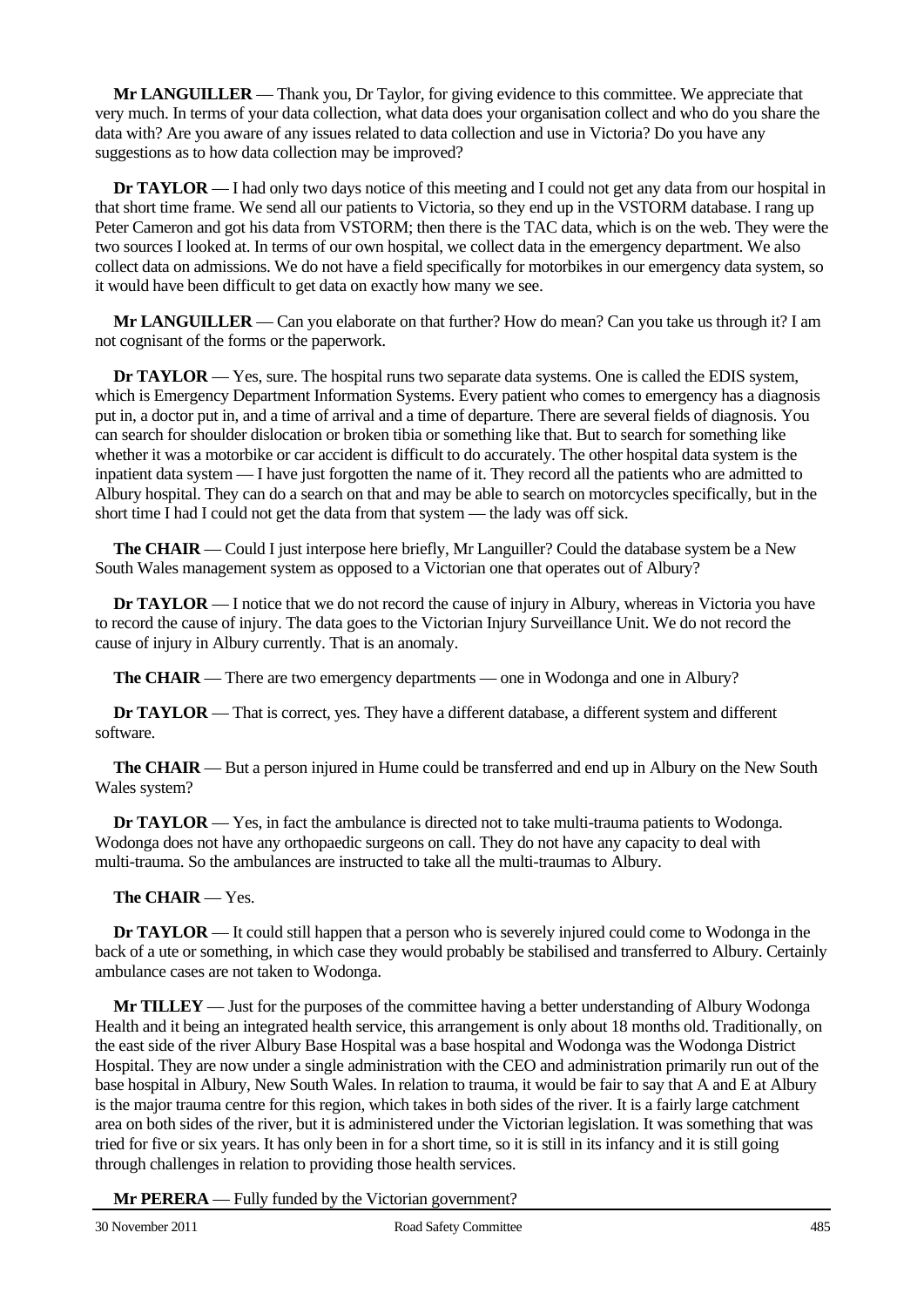#### **Mr TILLEY** — Funded from both sides.

**Dr TAYLOR** — But we report to DHS. There have been some anomalies — the data seems to be in no-man's-land. In the first year we did not seem to appear on either list — the New South Wales list or Victoria's list — so there have been hiccups in getting the data in the right place. We do have data; I am not sure where it is. I know what it is, but it does not seem to appear on the DHS lists.

Wodonga sees 28 000 emergency cases a year, and Albury currently sees 34 000. Both are going up by around 2 to 3 per cent per year. Albury generally sees more acute cases than Wodonga, but they are both quite busy. Both of them have decaying infrastructure. Wodonga has a ridiculously small department; it really has only six cubicles and it sees 28 000. It must be the smallest in the state. I have been there for only four weeks so I cannot say too much about it. Albury is a little bit better off for size. It has 12 cubicles and 2 resus bays, and it sees 34 000. It is probably half the size it should be. Wodonga is probably one-quarter the size it should be for the work it does. That is one of my main problems.

Another major issue we have in Albury-Wodonga is attracting emergency specialists to the area. I am currently the only emergency specialist in Albury or Wodonga. I read with some amusement that the Austin has 24 emergency specialists and they cannot cope — at one hospital! We have only one emergency specialist across two sites. There is a fairly complicated reason for that. It is difficult; being 3 hours from Melbourne you cannot really drive up for an evening and day shift, which we used to in Bendigo. In Bendigo, we would often have guys do a 2-hour drive up to do a day and an evening, then go back. Albury-Wodonga is a bit further away. It is a 3½-hour drive or if you take the aeroplane it is maybe a 4-hour trip by the time you muck around at both ends — even 5 hours.

We are a little bit isolated. It has been very, very difficult to attract medical specialists to Albury-Wodonga, especially emergency specialists. As I said, currently I am the only one here. Albury is staffed by a very experienced team of ex-GPs. We have about 11 now who have either given up general practice and just do emergency or have partly given up general practice. We have some very senior staff in Albury. Wodonga has been operating on a model of having lots of overseas-trained doctors under close supervision. Recently it has become difficult to supervise them because of the lack of senior staff. We are actively trying to recruit senior staff to Wodonga at the moment. It is our biggest priority. That is probably my biggest headache at the moment — trying to attract senior staff, especially to Wodonga.

**The CHAIR** — Yes, great. Tracking back into motorcycle safety, have you ridden a motorbike yourself?

**Dr TAYLOR** — No. I am keen cyclist, but not a motorcyclist.

**The CHAIR** — An off-road trail bike?

**Dr TAYLOR** — No.

**The CHAIR** — Do you have any views on the mandated wearing of protective equipment?

**Dr TAYLOR** — I do not have any special views. I understand that it is said to be effective, but I have not seen the data on that recently.

**The CHAIR** — Have you had to treat patients who have been involved in motorbike accidents with a range of injuries, which might guide a viewpoint that you may be able to develop?

**Dr TAYLOR** — I do not recall treating anyone where I thought, 'They should have been wearing a helmet' when they were not or anything like that. I noticed in the VSTORM data that most of the cyclists were wearing helmets, and in the TAC they were mostly wearing helmets.

**The CHAIR** — How about soft tissue injuries requiring plastic surgery intervention?

**Dr TAYLOR** — I cannot really say I have thought about it a lot. I have not seen the data on it. I understand that the protective tops and bottoms are not mandatory. That is the way I read it.

**The CHAIR** — Have you had occasion to deal with a potential paraplegic or quadriplegic coming into an ED?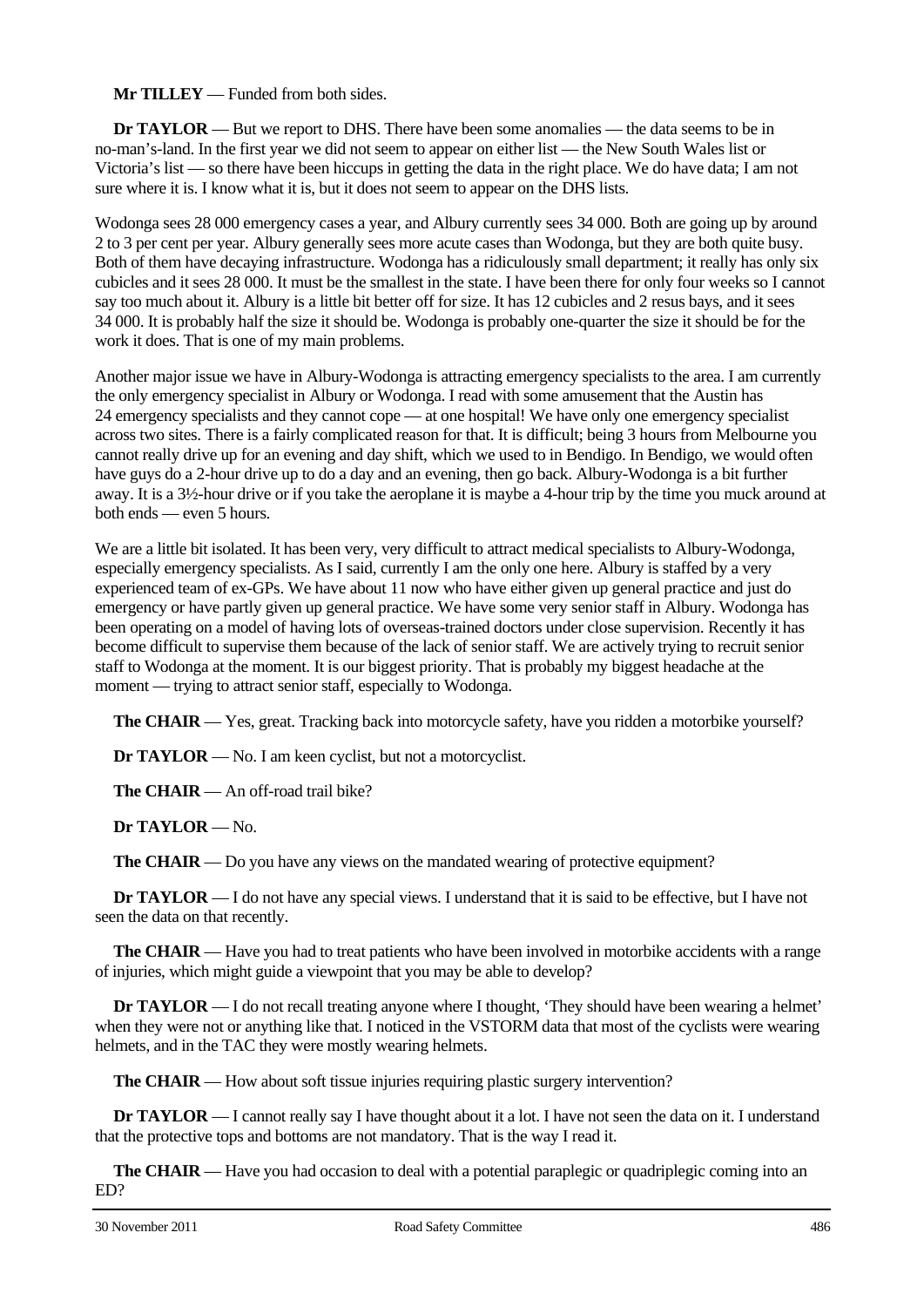**Dr TAYLOR** — Yes. It is fairly rare, but we have had some cases over the years.

**The CHAIR** — In your cycling, do you have a view on road behaviours and the blind spot in drivers' cars? Have you had some near misses on a bike?

**Dr TAYLOR** — Yes. It is pretty scary when you read the data from VSTORM and see the rate of increases in cycling deaths over the last 10 years. I think we had three cycling deaths in Albury the year before last. There has been one so far this year, and one serious accident a few weeks ago, so cycling is a bit scary. I hope that is just because there have been more cyclists on the road and maybe it just reflects that, but it is certainly a rather dangerous occupation. I noticed the rate of cycling in the VSTORM data. There were half as many cycling as there were motorcyclists, and it has increased rapidly over the last 10 years, so that is a source of concern.

**The CHAIR** — Have you dealt with motor vehicle accidents on many occasions?

**Dr TAYLOR** — Yes. We have about 125 multi-traumas a year in Albury, of which the majority would be motor accidents.

**The CHAIR** — Having been involved in that process in an emergency department, has that helped develop your viewpoints on safe driving, levels of experience, retesting of senior drivers? Have you had any distilled reflections that might guide your commentary?

**Dr TAYLOR** — Not really. Nothing specific I could say. Nothing that really stands out.

**The CHAIR** — Applying your lateral intelligence to the issue of safety overall, have you seen any issues relating to technology that might lead to better behaviours on Australian roads?

**Dr TAYLOR** — I noticed recently on a trip back from Sydney with my new Android that it could tell me at any time what speed I was doing, and the road signs are often 3 or 4 kilometres apart. There were several occasions when I saw a camera but did not know the speed that I was supposed to be doing. It just struck me that if the satellite knows what speed I am doing, why does someone not just tap into the satellites to know what speed everyone is doing? It must be feasible as a technological solution which has got to be out there eventually, because the satellite knew what speed I was doing.

**The CHAIR** — We have an interjection from the back stalls; if you would like to give us your name and your comment.

**Mr BEARD** — My name is Rex Beard. I am president of the local branch of the Ulysses Club.

**The CHAIR** — What is your postal address?

**Mr BEARD** — It is <address confidential>.

**The CHAIR** — And your comment?

**Mr BEARD** — My comment is with regard to GPS and monitoring of vehicles. That is an avenue that Victoria has already looked at, and it probably is only years away from being enacted.

**The CHAIR** — Thank you for that comment, and we look forward to further commentary later on from the Ulysses Club. So your thinking was that it may be possible to adapt that technology to regulate and monitor?

**Dr <b>TAYLOR** — Yes. It is not part of my expertise, but as a layman it seemed that clearly the technology is capable. I mean, why does every car not just have a device in it that a satellite can track? Then if you ever wanted to know what speed you were doing, you could know it.

**The CHAIR** — As a citizen, would you regard that as an intrusion upon your liberties, if your trip from Sydney to Albury-Wodonga was data logged?

**Dr TAYLOR** — It is obviously a balance between safety and civil liberties. Currently you are already having your speed measured by speed cameras in any case. So you could argue the same thing for that. It is just a more efficient way of doing it. I am not saying that it is a definite. It would have to be debated, and that would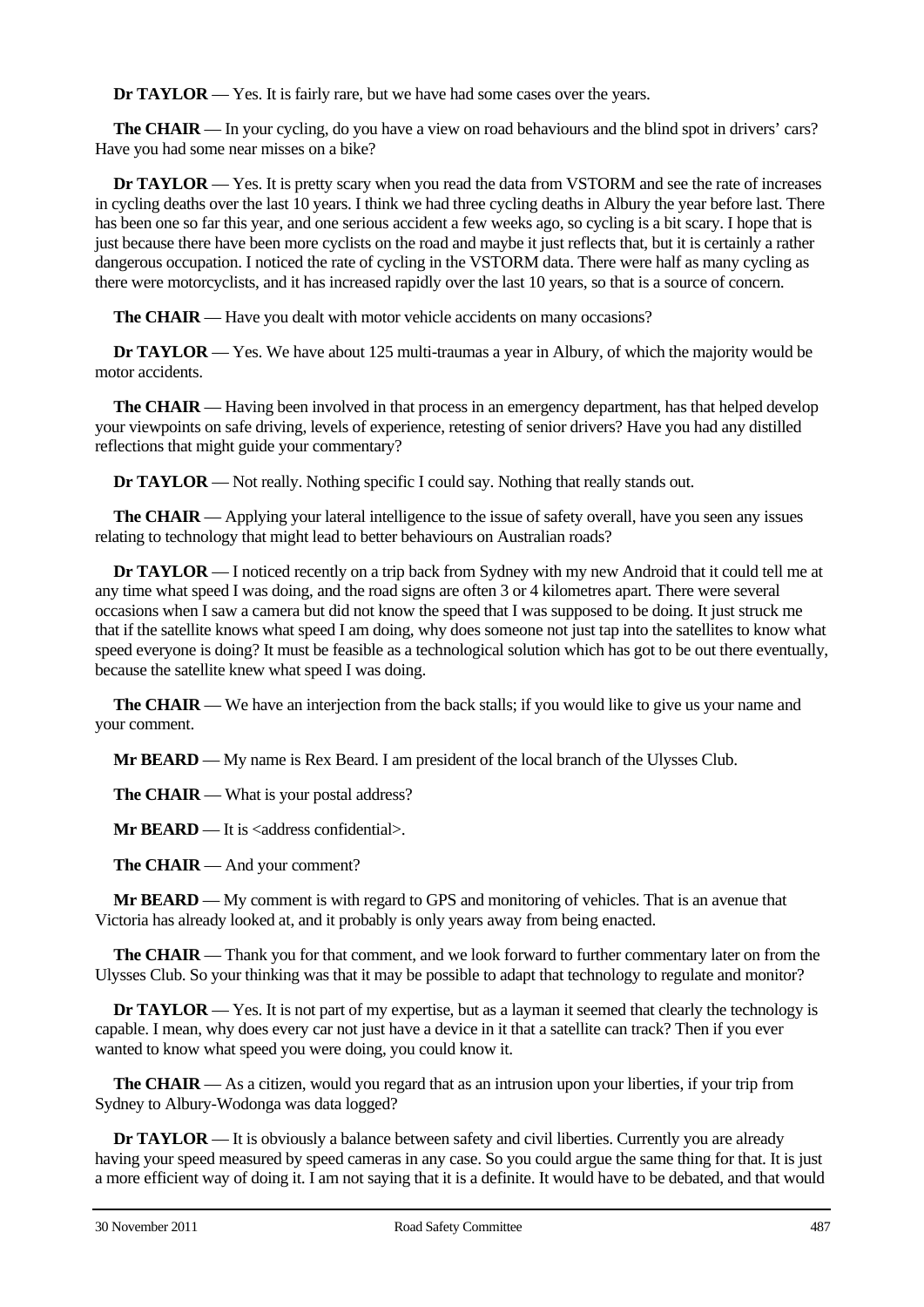be the main counterargument, but it is just a stray comment from a layman that the technology is obviously already here.

**The CHAIR** — We do not have the media here today, but it could have made a good headline for tomorrow's story: 'Emergency department calls for data logging of Albury-Wodonga motorists and motorcyclists'. We can save that one.

**Mr ELSBURY** — Just going back to some of the comments you were making a few moments ago about data collection, how are the anomalies in your catchment area reflected in the VSTORM data? Specifically, do riders who are injured in New South Wales and sent to Victorian trauma centres get captured in the Victorian datasets and vice versa?

**Dr <b>TAYLOR** — I just raised that this morning with Professor Cameron, and he got back to me straightaway on his iPad. He said he thinks that probably is an issue, and that they may be using the wrong denominator in the Hume region. I do not know the answer. There may be an anomaly in their data, and the Hume region may be using the wrong denominator for that rate.

**Mr ELSBURY** — I was going to go down a similar line as the chair did earlier on with regards to safety equipment, but in your experience as a professional, you have not found any experience that has said to you, 'If only this guy had been wearing a jacket, rather than this T-shirt, his arm would have been saved', or possibly, 'If he had had gloves, he would be able to play piano again'?

**Dr TAYLOR** — I honestly cannot recall ever really thinking that. I have been to America and seen guys riding without helmets, and that has struck me as very dangerous. I have seen lots of emergency textbooks that talk about mandatory helmets in America, which is a really big issue over there. Some states have them, and some do not. But I have not really explored the whole topic of clothing.

**Mr TILLEY** — Dr Taylor, I want to go back and explore a bit more on the data stuff specifically related to this area, and we have an integrated single health service for this region. Just a couple of quick simple questions in relation to the data captured. In the first instance, do we differentiate between people brought to the trauma centre, either in Albury or Wodonga, that they are either a New South Wales or a Victorian resident?

**Dr TAYLOR** — Yes. The address is in the data.

**Mr TILLEY** — With the data, can we differentiate between whether it is a motorcycle, a passenger vehicle or a heavy vehicle?

**Dr TAYLOR** — In the emergency data in Albury, the answer is no, because we do not record that. But in the inpatient data I think they do record that, and in Wodonga I think they have to record it as well.

**Mr TILLEY** — I might need to follow up on some of those points after this hearing. In that case, we are uncertain in relation to that breakdown at this stage. That is fine.

**Dr TAYLOR** — Uncertain, because we are talking about four different systems of data.

**Mr TILLEY** — I appreciate the position that you would be in. You are treating patients, trying to manage and so on.

**Dr TAYLOR** — I know at Albury we could not get data straightaway from our emergency system, and then we were looking at the inpatient system to see if they had cracked it. I only had two days warning, so I did not have time to check it out.

**Mr TILLEY** — Yes. I appreciate that. We will follow up in relation to motorcycles and if there is any capturing of whether it is an on-road incident or an off-road incident. We will pursue that.

**Dr TAYLOR** — The Victorian injury surveillance data does record that. We do not do that in Albury, but perhaps we should.

**Mr TILLEY** — Even though it is Victorian-administered Victorian legislation?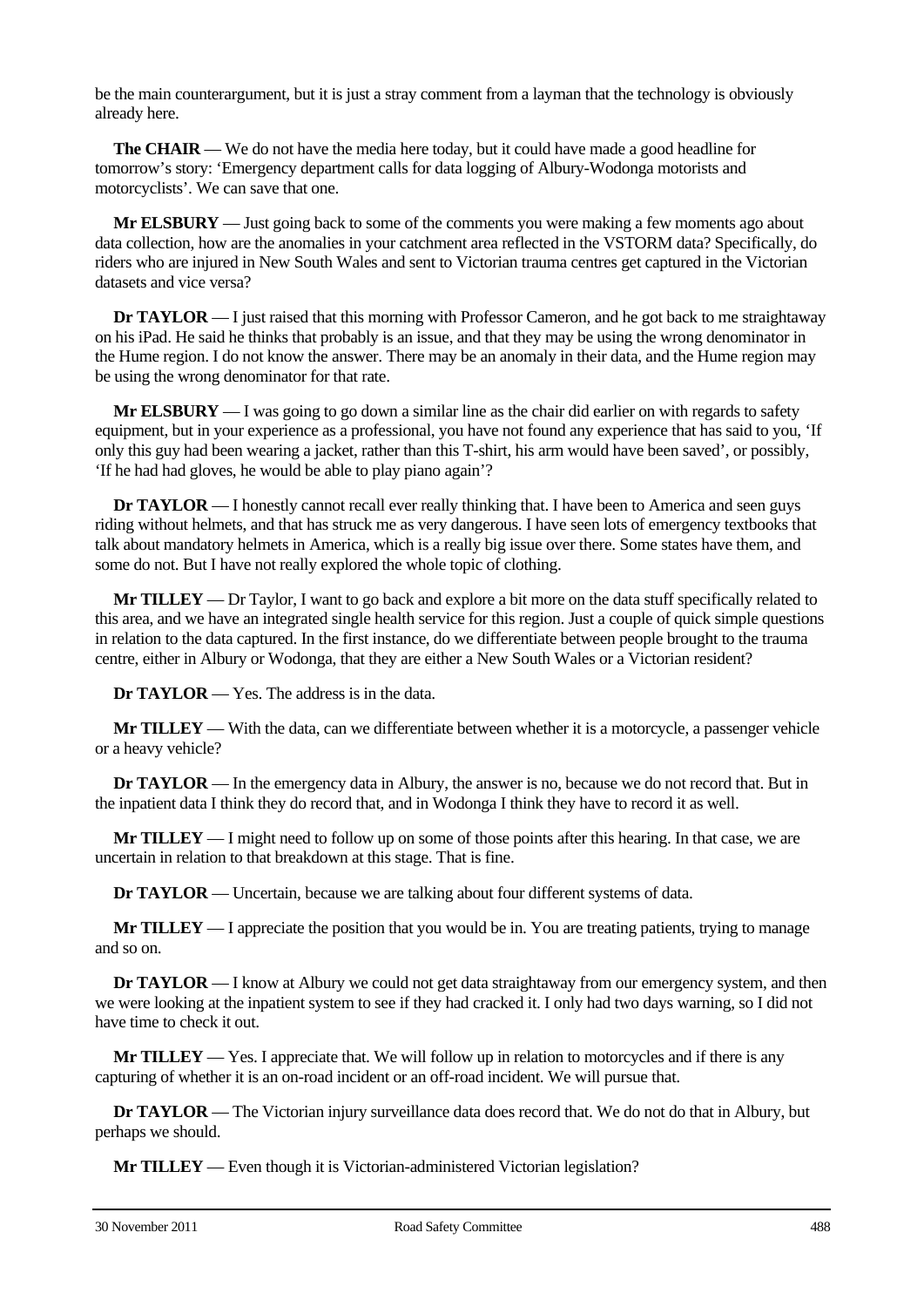**Dr TAYLOR** — Perhaps we should do that.

**Mr TILLEY** — All right, we will not press on that. In your contribution you mentioned earlier — and I thank you for it — that there were about 125 transfers annually to either the Alfred or  $\frac{m}{r}$ 

**Dr TAYLOR** — That is a guess. There were roughly 125 multi-traumas in Albury; and transfers out — I did not get the figure on that, but trauma to the Alfred — probably 3 a month, so 30-odd a year. That data is easy to get, but I do not have it here in my head.

**Mr TILLEY** — It is certainly something to pursue later. Of those, are we able to establish if they are from road trauma and whether it is from a breakdown or from a motorcycle crash?

**Dr TAYLOR** — Yes. It is going to be road hazards, pedestrians and motorcyclists for the moment — and cyclists.

**Mr TILLEY** — Which leads me to the transfers. You mentioned that it is predominantly transfer by air, so, whether it be by rotary wing or by fixed wing, can you give us some commentary in relation to those transfers?

**Dr TAYLOR** — Most transfers to Melbourne are by air because that is the most convenient for the ambulance service, because it does not take a car off the road for 7 hours, so most transfers are by air. The helicopter is just on the edge of its range in Albury, so they try not to do helicopter transfers very often from Albury.

**Mr ELSBURY** — So they would be flying into Essendon, would they?

**Dr TAYLOR** — Yes, fly to Essendon and then transfer to the Alfred or the Royal Melbourne.

**Mr ELSBURY** — Sorry, just had to stick up for Essendon Airport again.

**Mr TILLEY** — In relation to rotary wing response in this region, what is available to the area where there is a call for specifically a rotary wing aircraft?

**Dr TAYLOR** — There is one based in Bendigo which can get to Albury. To be honest, we do not use it very often; maybe it lands in Albury about twice a year, and we have not really explored the exact reason for that. We do not have one based in Albury. Most of our stuff is transferred by fixed wing. I cannot answer that question either, really, but the nearest helicopter, I think, is based in Bendigo. The only case I can recall was a fella who had a dissected aorta and whom we had to get to Melbourne and we could not fly in by fixed wing. He was helicoptered out, and I think the helicopter came from Bendigo to Albury and took him to Melbourne. It was at the very end of its range getting to Melbourne.

**Mr TILLEY** — In the past, did we do some transfers to the ACT as well?

**Dr TAYLOR** — I think there have been a few in the past, but we tend to use Melbourne almost exclusively now.

**Mr TILLEY** — Just covering off, I suppose — you see some air ambulance rotary wing aircraft from time to time, specifically during the ski season, pretty well refuelling before they go back. As a separate issue from this, are they flying into the resorts and transferring directly from the resorts and just going south, or is it — any knowledge or information in this area?

**Dr TAYLOR** — We have had a few come from the resorts to Albury, then stabilise, then fixed wing to Melbourne. It has happened occasionally, yes. I think these questions are probably best answered by the ambo, I think.

**Mr TILLEY** — We are pursuing — yes. We have to ask everybody.

**Dr TAYLOR** — That is fair enough. That is my experience — that we do not use the helicopters very much.

**Mr LANGUILLER** — Just following on from Mr Tilley, if I may. Thank you again, and I say that we are very conversant to your principal job, duty and passion to look after patients and all of that and not to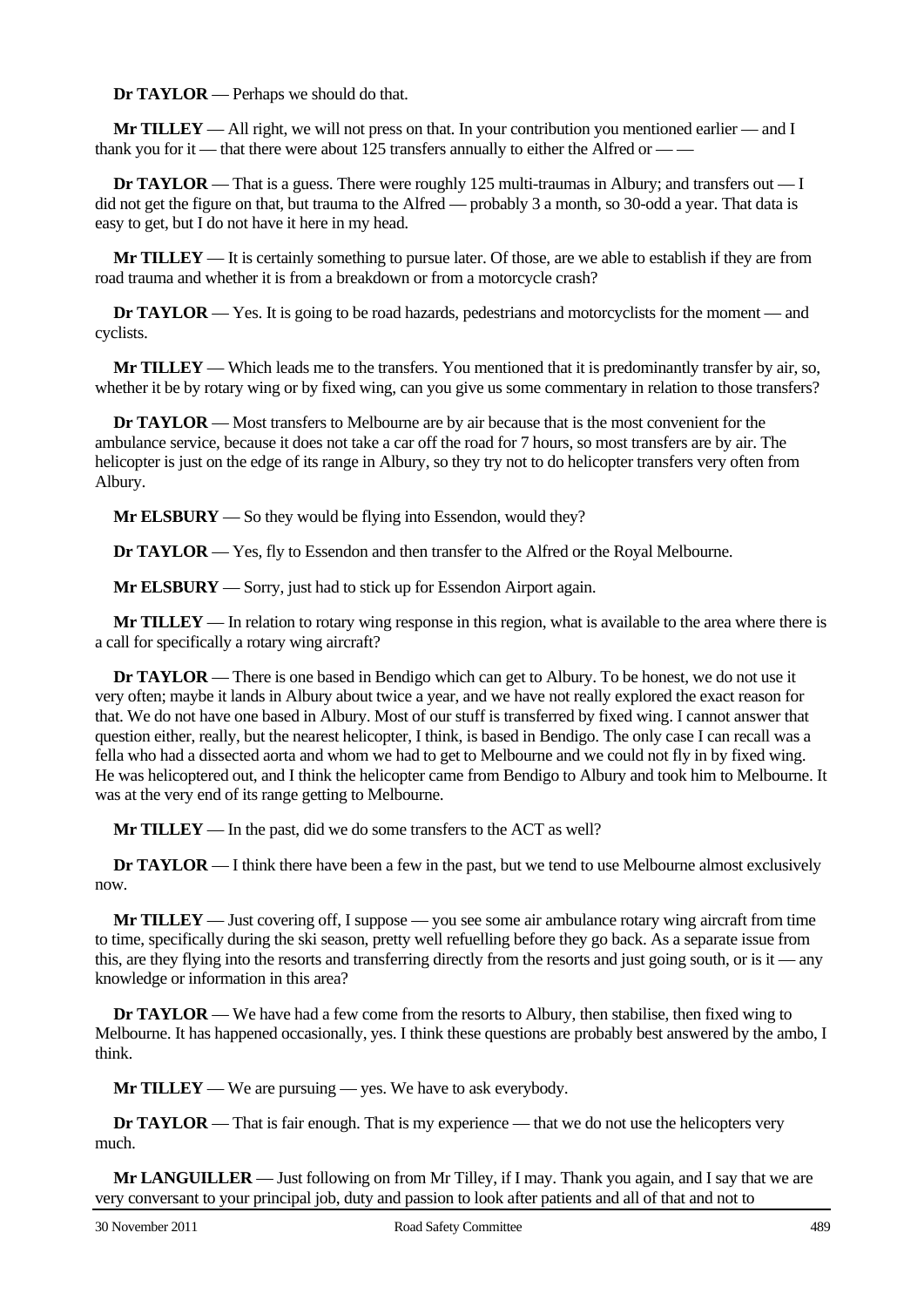necessarily focus too much on data collection and administration of that type. We do understand that. If I can just explain that the accuracy of data collection may give governments and agencies the possibility of developing good policy and good legislation that hopefully will lead on to preventing those injuries in the first place, and that is the context within which we want to ask you further questions in relation to data collection. When a person arrives at your emergency department, do they ask questions or look into things like, 'Was he or she wearing' — in the case of a motorcyclist — 'protective gear'? For example, a jacket or trousers. Do you have that level of information?

**Dr TAYLOR** — No, we do not have that information, but it may be written freestyle.

**Mr LANGUILLER** — Maybe the paramedics do to some extent.

**Dr <b>TAYLOR** — It may be written freestyle in the doctor's notes or something like that. That is the only way you might pick it up; we do not actually collect a field of data. The injuries around the state of Victoria are really quite extensive, as you know, and it does actually take quite a lot of time to collect on the scene. It is up to 2 or 3 minutes per case, and if you multiply by 20 000 cases, you have 60 000 minutes, so it does not come through to you. It is actually a cost to the organisation to collect that data, but I agree — it is obviously very important to have the data, but it is a very expensive resource to collect, because there is not actually a dedicated data collector collecting the data. It is put in by doctors and nurses, and it does take a substantial amount of time.

**Mr LANGUILLER** — And they are busy, aren't they? They have a primary duty to get the person through.

**Mr TAYLOR** — They have lots of other task to do, and although I agree it is very important to have it, it is quite an expensive resource to collect from a doctor's point of view.

**Mr LANGUILLER** — Indeed. Thank you for that.

**Mr ELSBURY** — Just in relation to first-on-scene work, especially in an area like this which is fairly remote with few road users around at the best of times, what do you think of first aid training specifically for motorcyclists, so if someone comes off their bike, one of their mates knows what to do instead of doing the normal CPR work?

**Mr TAYLOR** — Yes, it seems like a very good idea. Probably the main thing is mobile phone access and making sure that they carry a mobile phone because calling for help is probably the most important part of first aid in that situation. If they are able to do basic chest compressions and so on, that would be helpful, but if they were riding without a mobile phone, that would be disastrous.

**Mr PERERA** — Through your experience or observation, can you say that motorcycle road accidents are seasonal?

**Mr TAYLOR** — Yes. I looked at the data and they do seem to be seasonal. I think it is more in summer. That was the way it read.

**Mr PERERA** — Does that mean that more rides are taken during summer?

**Mr TAYLOR** — I had a quick scan of the data last night because of this meeting and it seemed like it was mainly weekend rides and more in summer. That is the way it appeared to me. So it is like half of it of the injuries are on weekends.

**Mr PERERA** — Does it have any impact on the grand prix at Phillip Island?

**Mr TAYLOR** — I do not know.

**Mr PERERA** — What are the specific outcomes you would like to see from this inquiry?

**Mr TAYLOR** — I have not actually seen the terms of reference to the inquiry.

**The CHAIR** — Just to help you then — and we will make sure that you have a copy of the terms of references before leaving — we are looking at rider education, rider training, road design and interactions between both cyclists and motorists. You might be able to extrapolate from your experience as a cyclist,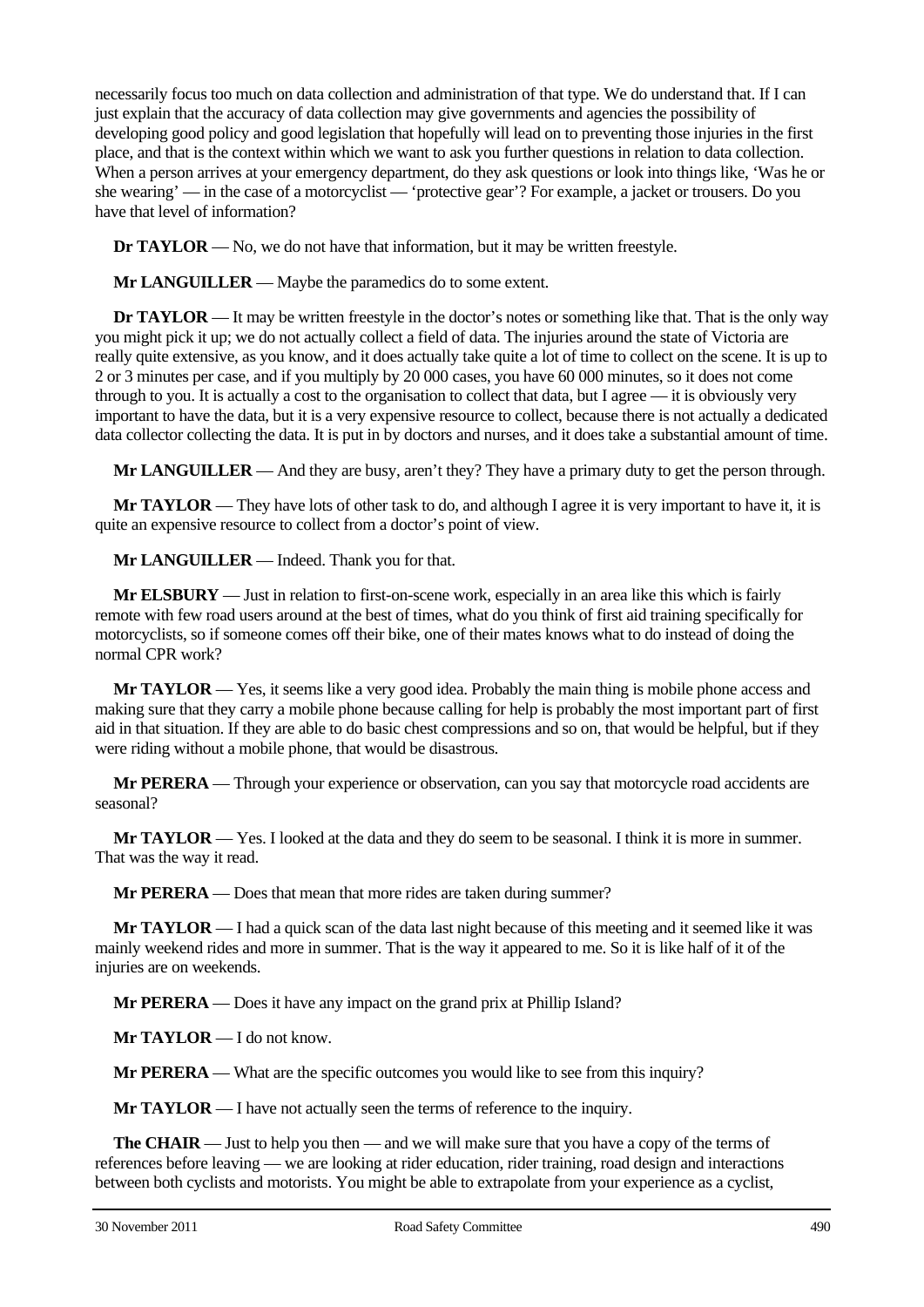because there are some parallel issues. So I will take that question from my colleague Mr Perera just little bit further. From your experience as a cyclist, have you had some thoughts on what could improve road safety outcomes for road users?

**Mr TAYLOR** — The general belief in the cycling community is that Victorian drivers are some of the worst in the world as regarding cyclist safety and respect for cyclists. A lot of motorists do not seem to understand that you are allowed to ride two abreast on a road. They just do not realise that. A lot of motorists do not understand that you are supposed to give 2 metres leeway to a cyclist as well.

**The CHAIR** — How many metres' leeway?

**Mr TAYLOR** — I think it is 2 metres.

**The CHAIR** — I think there is a debate on this; in fact I think there is a meeting taking place in Melbourne this very day, which is being put on by the institute of engineers, which is looking at a 1-metre clearance which they are campaigning for, but I do not think even that is specified or mandated in Victoria.

**Mr TAYLOR** — Anyway I think a lot of motorists do come far too close when they are passing a cyclist. A lot of motorists seem to think they have automatic right of way over cyclists as well. If they come through a roundabout, they assume that because they are in the vehicle they have got right of way automatically and a cyclist does not have any right of way. I think cyclists have to live in fear of motorists and assume that every motorist is going to kill them.

The other issue is the car doors. There are times when you deliberately give car doors a big leeway and then a motorist will come behind you and beep at you because you are in their part of the lane. The biggest risk probably is the car-door issue for cyclists. It is a very dangerous sport. Lots of people who have ridden overseas a lot say, 'It's really bad in Australia, and Victoria is especially bad. Melbourne is terrible'.

**Mr ELSBURY** — They have just started a campaign of trying to teach drivers that over 1 metre is better for passing a cyclist.

**Dr TAYLOR** — I honestly thought that was mandatory and that it was already in the road rules. There is probably a widespread ignorance about what the road rules actually are with regard to cyclists.

**Mr BEARD** — Can I interrupt while you are talking about pushbikes?

**The CHAIR** — Yes.

**Mr BEARD** — Again, my name is Rex Beard. It is interesting that you talk about a 1-metre clearance between a pushbike and a vehicle. If you are on a country road and confronted by two cyclists riding abreast, and if the road is undulating and you have no warning that there are cyclists — if you come up over a rise, there is a car coming the other way and you have two cyclists riding side by side on a small country road — that 1-metre rule instantaneously, if it were in Victoria, would go out the door straightaway.

Talking about pushbikes, we all have a car licence. I would assume everyone in this room has a car licence. When you put somebody on a pushbike with a car licence, all of a sudden road rules go straight out the door. They ride on the incorrect side of the road, and you can be confronted with them at an intersection where you are turning left and around the corner comes a pushbike on your side of the road. It is an education thing that is not getting through. Just because they have a car licence and then hop on a pushbike, that does not mean they can break the law in any shape or form. You could quote incidents that have happened on Beach Road in Melbourne, where they have unofficial cycle races every Saturday or Sunday morning that have resulted in a guy being killed on a pedestrian crossing by a pushbike. People on pushbikes, and I assume also on motorbikes, seem to think that just because they are on two wheels a lot of the four-wheel road rules do not apply to them. Thank you very much for listening to me.

**The CHAIR** — I note those comments. The death to which you refer would be that of Mr James Gould a number of years ago at a pedestrian crossing in Mentone. There was also another cyclist killed near Normanby Street, Brighton, just earlier this year. It is a dangerous activity, and I think there needs to be heightened awareness on the part of all road users that under the Road Safety Act 1986 a bicycle is also regarded as a